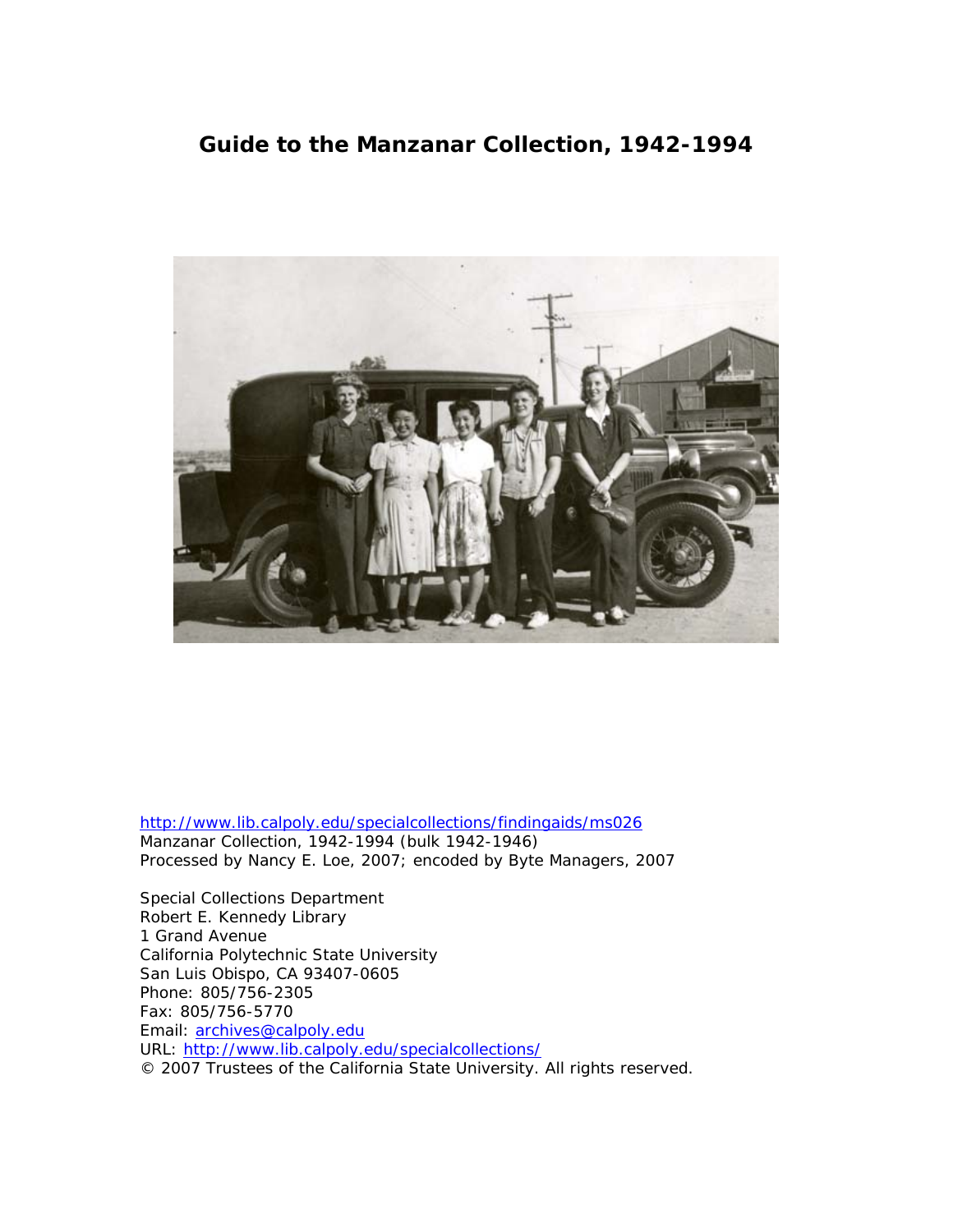# **Table of Contents**

| <b>DESCRIPTIVE SUMMARY</b>                   | 3        |
|----------------------------------------------|----------|
| TITLE:                                       | 3        |
| <b>COLLECTION NUMBER:</b>                    | 3        |
| <b>CREATORS:</b>                             | 3        |
| <b>ABSTRACT:</b>                             | 3        |
| EXTENT:                                      | 3        |
|                                              | 3        |
| LANGUAGE:                                    | 3        |
| <b>REPOSITORY:</b>                           |          |
| <b>ADMINISTRATIVE INFORMATION</b>            | 4        |
|                                              |          |
| <b>PROVENANCE:</b>                           | 4        |
| ACCESS:                                      | 4        |
| <b>RESTRICTIONS ON USE AND REPRODUCTION:</b> | 4        |
| <b>PREFERRED CITATION:</b>                   | 4        |
| <b>ABBREVIATIONS USED:</b>                   | 4        |
|                                              |          |
| <b>INDEXING TERMS</b>                        | 5        |
|                                              |          |
| SUBJECTS:                                    | 5        |
| <b>GENRES AND FORMS OF MATERIAL:</b>         | 5        |
| <b>RELATED MATERIALS</b>                     | 5        |
|                                              |          |
| <b>BIOGRAPHICAL NOTE</b>                     | 6        |
|                                              |          |
|                                              |          |
| <b>MIRIKO NAGAHAMA MURAKAMI</b>              | 6        |
| <b>HONEY MITSUYE TODA WADA</b>               | 6        |
| <b>SCOPE AND CONTENT</b>                     | 7        |
|                                              |          |
| <b>SERIES 1. CORRESPONDENCE, 1942-1946</b>   | <u>8</u> |
|                                              |          |
| <b>A. CORRESPONDENCE</b>                     | 8        |
|                                              |          |
| SERIES 2. PHOTOGRAPHS, 1942-1994             | 8        |
|                                              |          |
| A. PHOTOGRAPHS                               | 8        |
|                                              |          |
| <b>SERIES 3. NEWSPAPERS, 1942-1943</b>       | 8        |
|                                              |          |
| <b>A. MANZANAR FREE PRESS</b>                | 8        |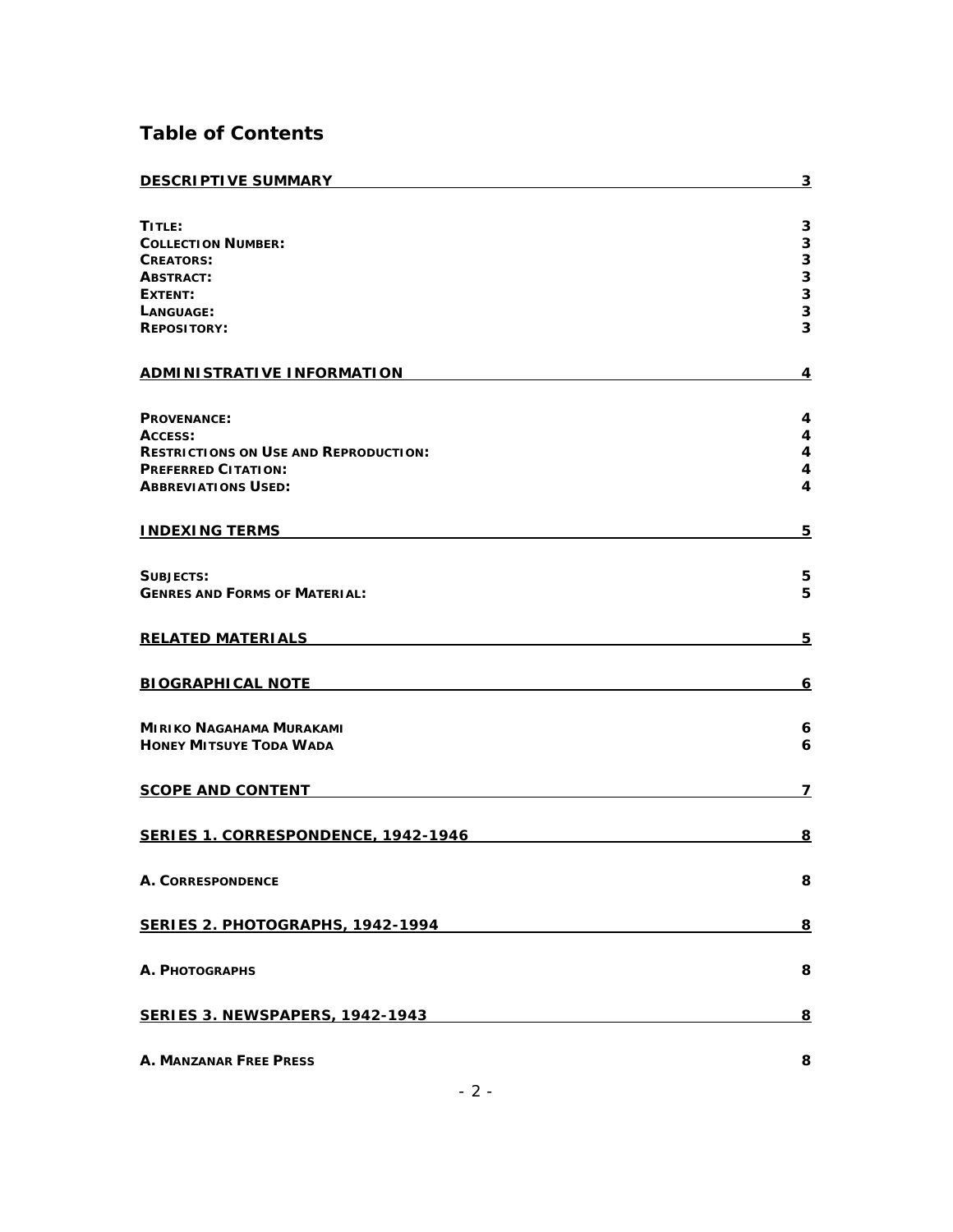## <span id="page-2-0"></span>**Descriptive Summary**

### **Title:**

Manzanar Collection, 1942-1994 (bulk 1942-1946)

## **Collection Number:**

MS 026

#### **Creators:**

Murakami, Miriko Nagahama, 1922- Wada, Honey Mitsuye Toda, 1921-2007

#### **Abstract:**

Materials relating to the forced relocation to Manzanar, California, of Miriko Nagahama and Honey Mitsuye Toda, including correspondence, photographs, and newspapers, donated in 1981 and 1995.

#### **Extent:**

2 boxes. 1.55 l.f.

## **Language:**

English

### **Repository:**

Special Collections, Robert E. Kennedy Library California Polytechnic State University San Luis Obispo, CA 93407-0605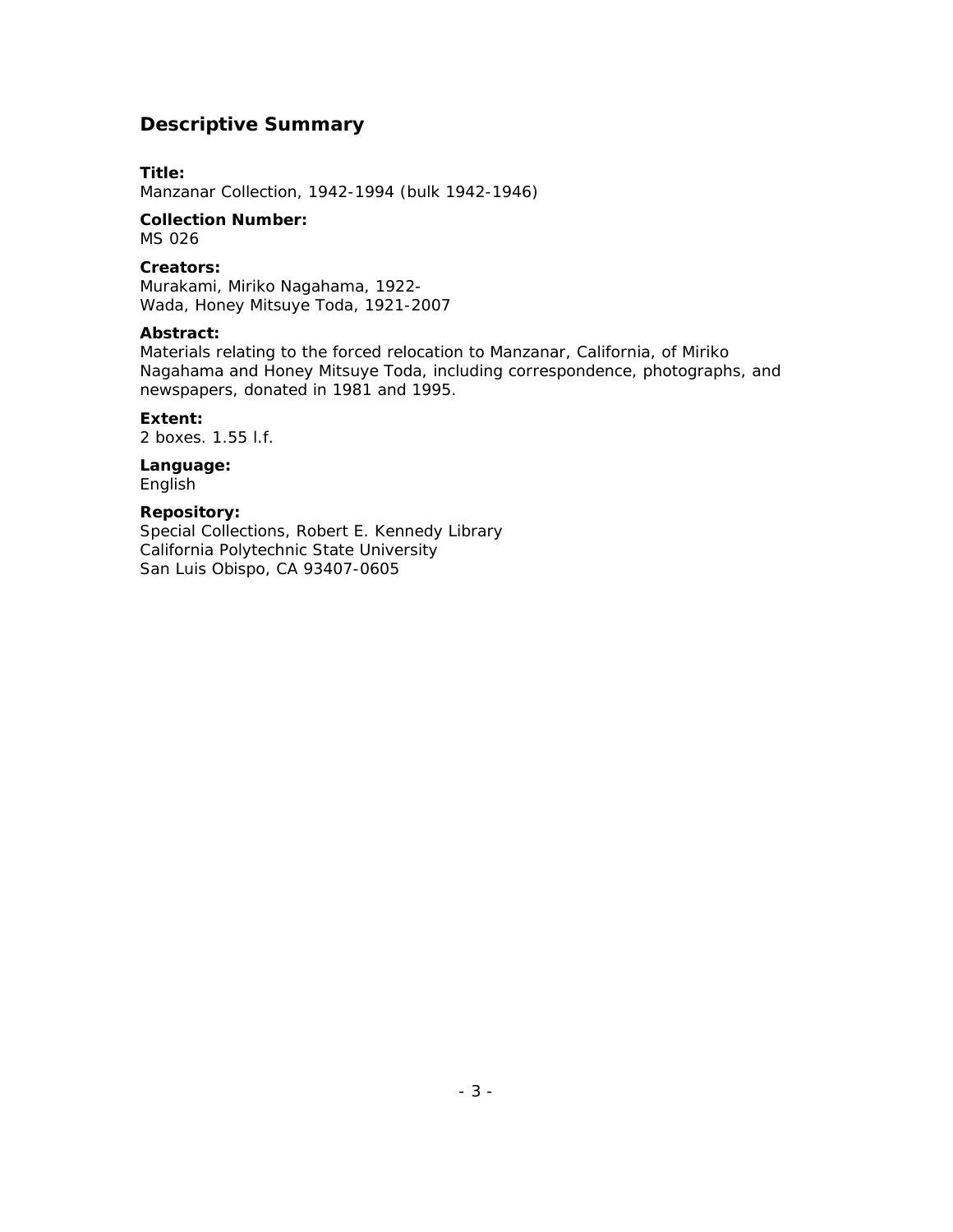## <span id="page-3-0"></span>**Administrative Information**

#### **Provenance:**

Donated in 1981 and 1995.

#### **Access:**

Collection is open to qualified researchers by appointment only. For more information on access policies and to obtain a copy of the Researcher Registration form, please visit the Special Collections Access page.

#### **Restrictions on Use and Reproduction:**

In order to reproduce, publish, broadcast, exhibit, and/or quote from this material, researchers must submit a written request and obtain formal permission from Special Collections, Cal Poly, as the owner of the physical collection.

Photocopying of material is permitted at staff discretion and provided on a fee basis. Photocopies are not to be used for any purpose other than for private study, scholarship, or research. Special Collections staff reserves the right to limit photocopying and deny access or reproduction in cases when, in the opinion of staff, the original materials would be harmed.

#### **Preferred Citation:**

[Identification of Item]. Manzanar Collection, Special Collections, California Polytechnic State University, San Luis Obispo, Calif.

#### **Abbreviations Used:**

l.f.: linear feet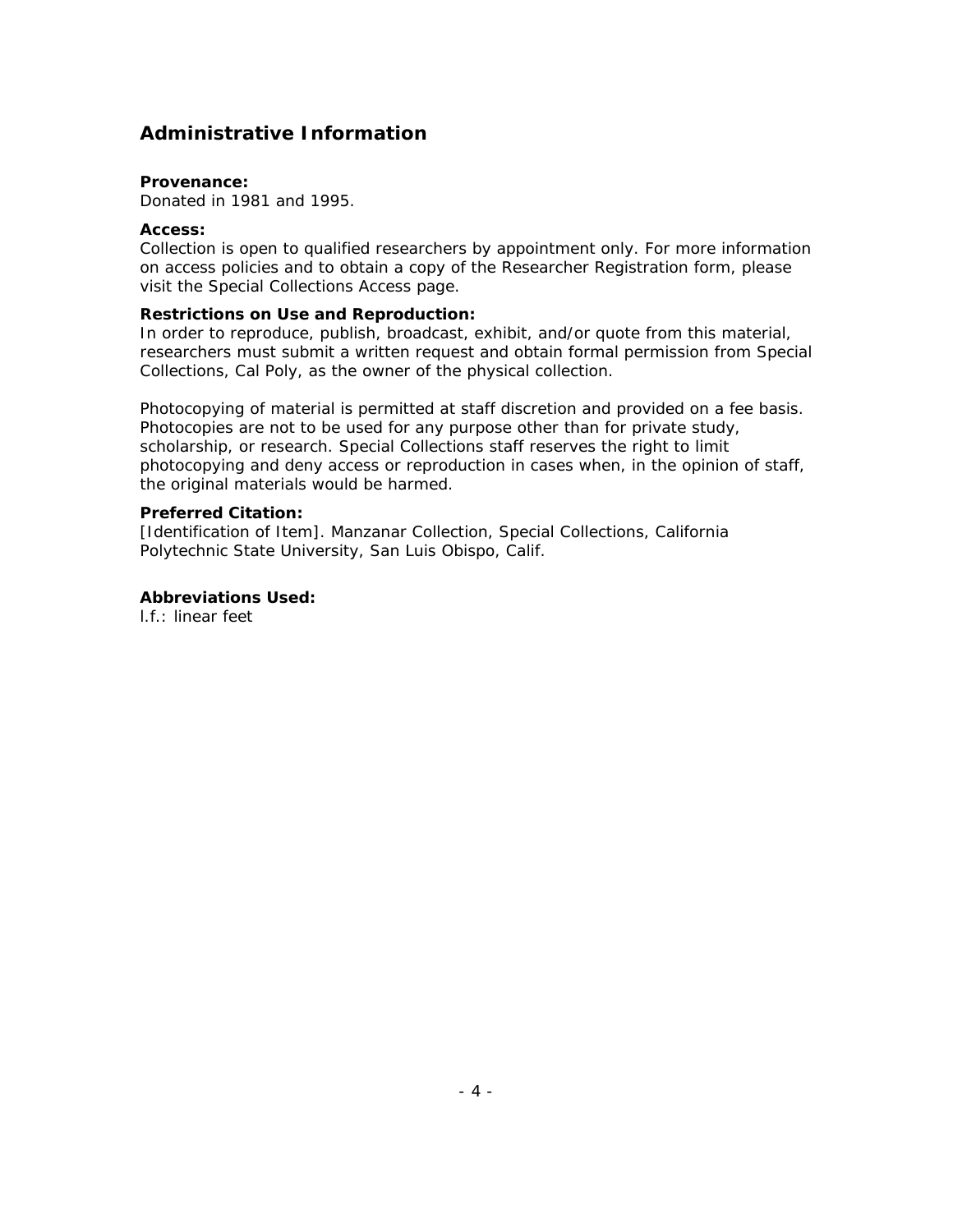## <span id="page-4-0"></span>**Indexing Terms**

The following terms have been used to index the description of this collection in the library's online public access catalog.

### **Subjects:**

Japanese Americans -- Evacuation and relocation, 1942-1945. Murakami, Miriko Nagahama -- Archives Wada, Honey Mitsuye Toda -- Archives United States. War Relocation Authority. World War, 1939-1945. World War, 1939-1945 -- Evacuation of civilians. World War, 1939-1945 -- Concentration camps -- United States. World War, 1939-1945 -- Archival resources. World War, 1939-1945 -- Japanese Americans.

### **Genres and Forms of Material:**

Correspondence Photographs **Newspapers** 

## **Related Materials**

### **Related Collections:**

Special Collections, Cal Poly: Guide to the Smith Family Papers on World War II, 1936-2005 (MS 65)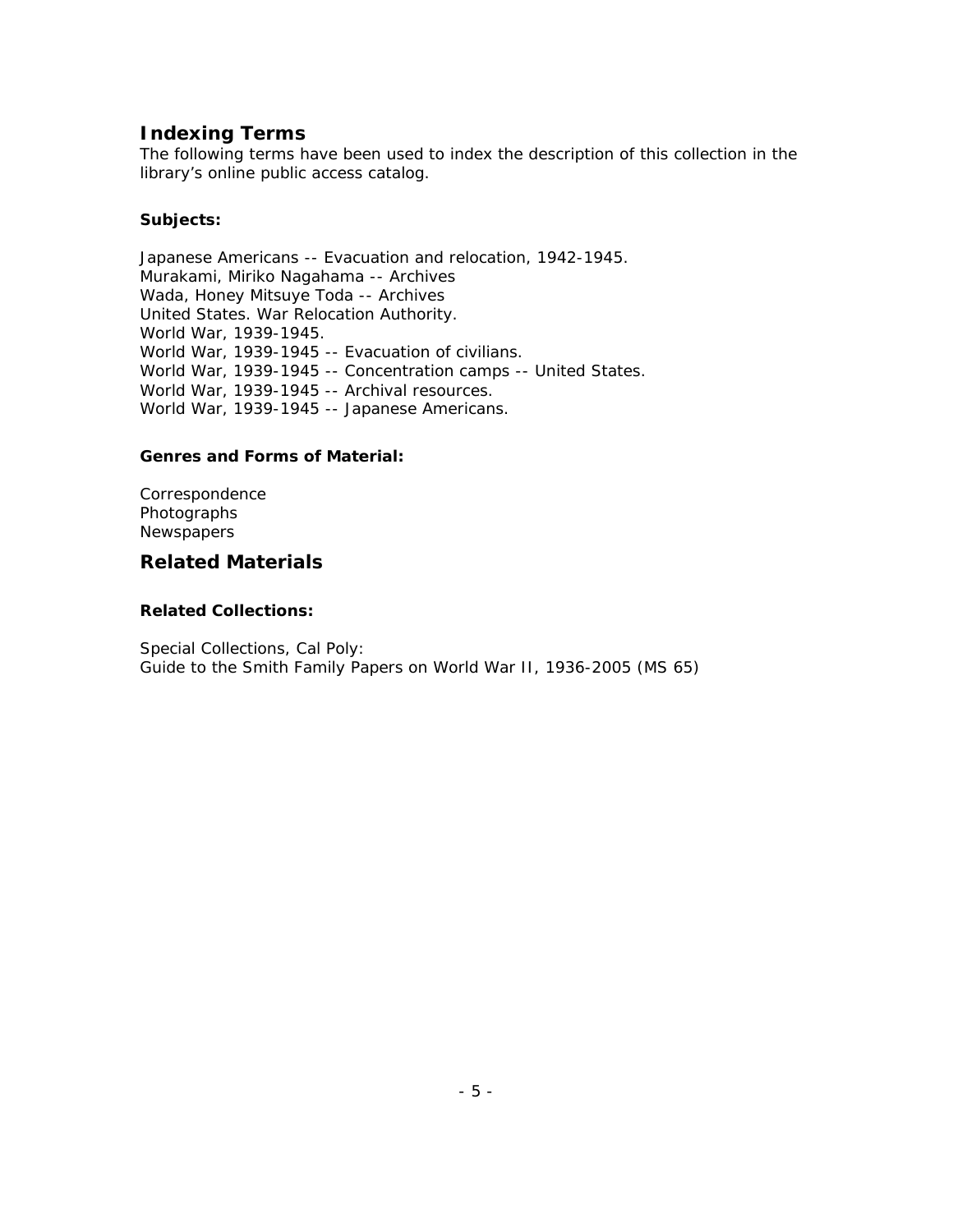## <span id="page-5-0"></span>**Biographical Note**

On February 19, 1942, President Franklin D. Roosevelt signed Executive Order 9066, which allowed military commanders to designate "military areas" as "exclusion zones," from which "any or all persons may be excluded." The order affected approximately 120,000 Americans of Japanese descent living on the West Coast to one of ten internment camps — officially known as "relocation centers" — in California, Idaho, Utah, Arizona, Wyoming, Colorado, and Arkansas. It is estimated that 62 percent of those interned in the camps were American citizens.

Miri Nagahama, Honey Toda, Betty Salzman, Wilda Johnson, and Lorraine Paulsen were friends who grew up and attended school and joined the Girls Scouts together. When their friends Miri and Honey were interned at Manzanar, Betty, Wilda, and Lorraine corresponded and visited and assisted Nagahama and Toda's efforts to be released.

### **Miriko Nagahama Murakami**

Miriko Nagahama Murakami was born in Los Angeles on April 1, 1922, to Harry and Yuri Nakamura Nagahama. She had a brother, Junichi, and a sister, Kazuko, who were also born in California.

In the spring of 1942, Miriko Nagahama and her family were forced to leave their home in Los Angeles for the Manzanar Relocation Center, run by the War Relocation Authority (WRA).

After she left Manzanar, Nagahama worked at the Centenary Methodist Church of Los Angeles as the pre-school and church school coordinator, a position funded by the Women's Division of the Methodist Church at \$150 per month.

On January 8, 1949, she married Rev. Harry Murakami and had five children: Ann Ritsuko, Peggy Miyo, Glenn Nobuo, Alan Michio, and Gail Mikiko. Miri worked as a Special Education Assistant for the Los Angeles Unified School District. Now retired, she and her husband travel extensively.

### **Honey Mitsuye Toda Wada**

Honey Mitsuye Toda Wada was born in Fresno County on January 23, 1921. Her parents were born in Hiroshima, Japan, and emigrated to the United States in 1917. Toda had two brothers, Roy Tetsuo and Akira, who were also born in the San Joaquin Valley.

On April 28, 1942, Honey Toda and her family were forced to leave their home in Glendale, California, for the Manzanar Relocation Center, run by the War Relocation Authority (WRA). While in Manzanar, Toda worked as a secretary to Dr. Genevieve Carter, the center's Superintendent of Education.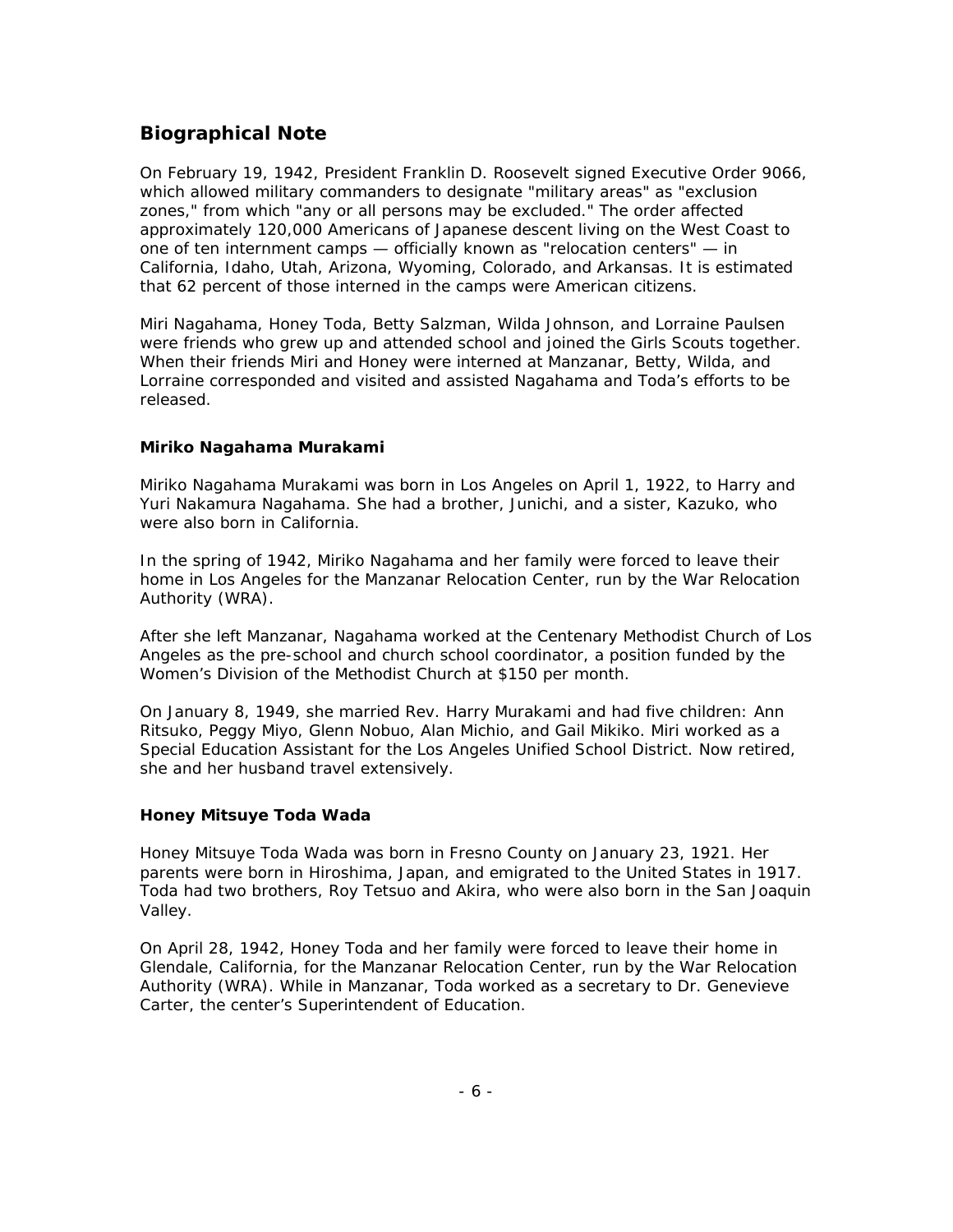<span id="page-6-0"></span>Through the efforts of National Student Relocation Council, Honey Toda was allowed to leave the camp after one year. She enrolled at the University of Maryland and graduated with an A.B. in Sociology with honors.

In the spring of 1945, Toda moved to New York City to work at the Bureau of Applied Social Research. There she worked as a research assistant for Dr. C. Wright Mills, professor of sociology at Columbia University, compiling the occupational statistics for Mills' book *White Collar*, published by Oxford University Press in 1953.

In 1947, Toda married and began working at home, raising three children. In 1976, she became a Japanese bilingual teacher for the Fort Lee Public School System, where she was named teacher of the year in 1989. That same year, Wada was selected as one of 20 teachers and administrators from the New York area to participate in the U.S. Educators program, visiting and observing schools in Japan to better understand the cultural and education background of children coming from Japan to the United States.

In 1991, after 15 years of service, Honey Wada retired from the Fort Lee Public School System. She continues to reside in New Jersey.

#### **Sources**

California Birth Index, 1905-1995, ancestry.com California Passenger and Crew Lists, 1893-1957, ancestry.com Japanese Americans Relocated During World War II, ancestry.com Wilda N. Johnson Betty Salzman Liebscher Miri Nagahama Murakami Honey M. Toda Wada

## **Scope and Content**

The Manzanar Collection contains materials relating to the forced relocation to Manzanar of Miriko Nagahama and Honey Mitsuye Toda. It includes correspondence, photographs, and newspapers from Manzanar during the period of Ms. Nagahama and Ms. Toda's internment by the War Relocation Authority.

The provenance, or original organization, of the papers has been preserved for the most part in the organization of the collection. The Manzanar Collection is divided into three series:

Series 1. Correspondence, 1942-1946 Series 2. Photographs, 1942-1994 Series 3. Newspapers, 1942-1943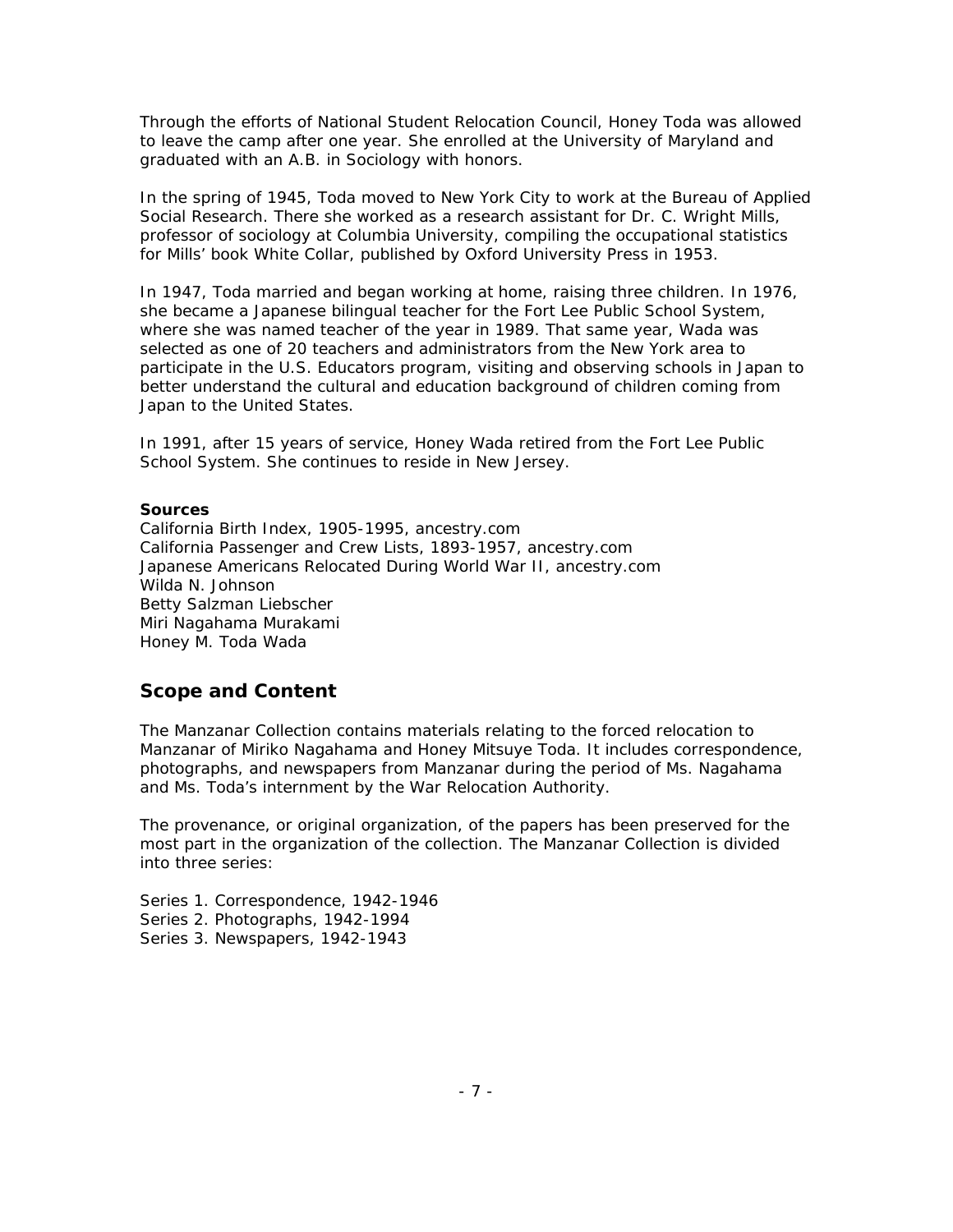## <span id="page-7-0"></span>**Series Description/Folder List**

### **Series 1. Correspondence, 1942-1946**

Contains one subseries: A. Correspondence.

#### **A. Correspondence**

Contains correspondence from Honey Toda and Miri Nagahama with Betty Salzman during internment at Manzanar, arranged chronologically from 1942-46. 5 folders.

Box 1 Folder 1 Correspondence, 1942

Box 1 Folder 2 Correspondence, 1943

Box 1 Folder 3 Correspondence, 1944

Box 1 Folder 4 Correspondence, 1945

Box 1 Folder 5 Correspondence, 1946

### **Series 2. Photographs, 1942-1994**

Contains one subseries: A. Photographs.

#### **A. Photographs**

Contains photographs at Manzanar of the Toda family during internment and visits to Honey Toda and Miri Nagahama by Wilda Johnson and Betty Salzman, as well as the Murakami family in recent years, arranged chronologically, from 1942-1943 and 1984, 1994. 2 folders.

Box 1 Folder 6 Photographs, Manzanar, 1942-43

Box 1 Folder 7 Photographs, Murakami family, 1984, 1994

#### **Series 3. Newspapers, 1942-1943**

Contains one subseries: A. Manzanar Free Press.

#### **A. Manzanar Free Press**

Contains issues of the Manzanar Free Press, arranged chronologically, from Aug. 27, 1942 through July 17, 1943. 14 issues. 1 box.

Box 2 Folder 1 Manzanar Free Press, 27 July 1942

- 8 -